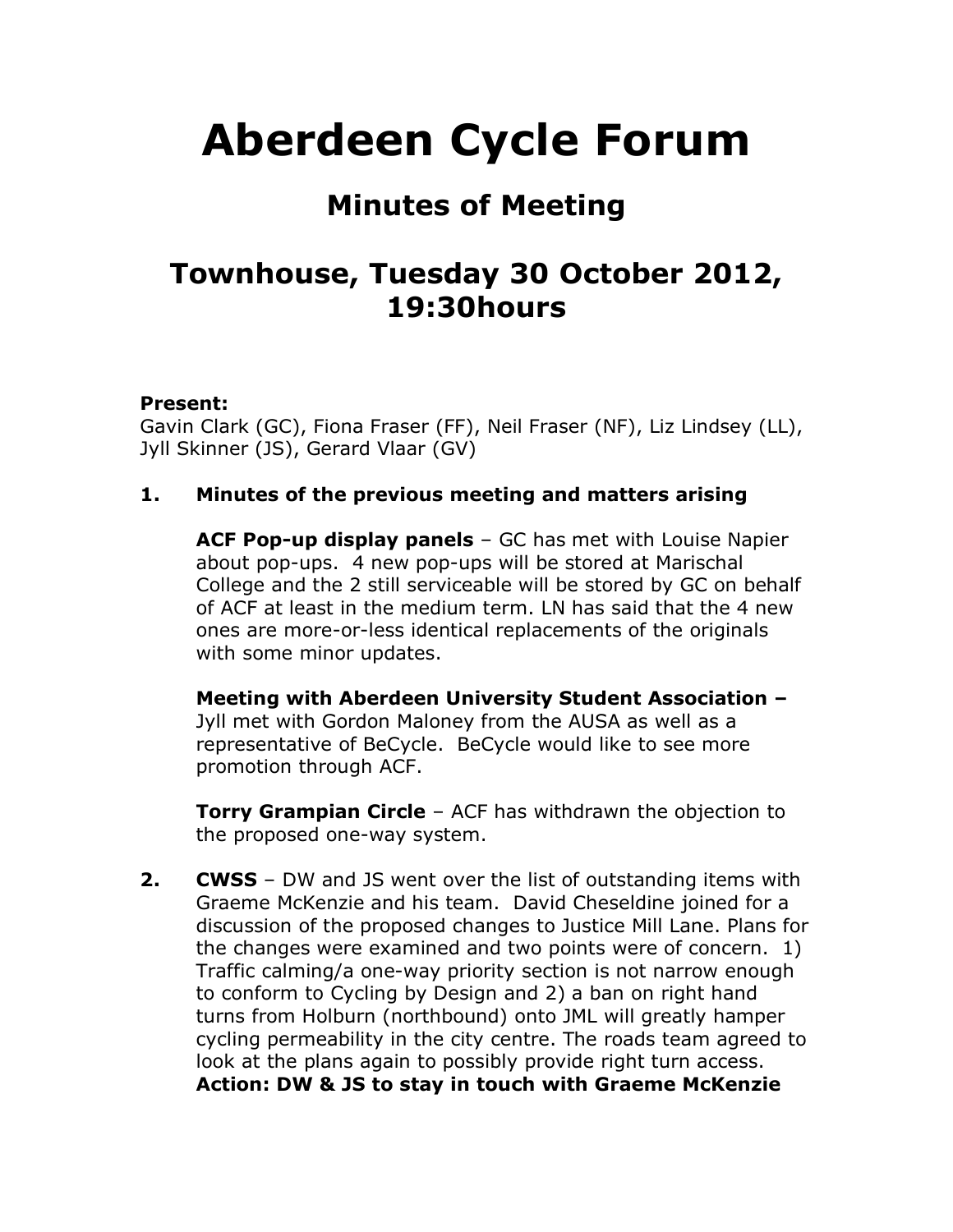- **3. Transport Workshop** LL, JS, GC, and John Tuckwood had attended the council's transport workshops. This is the very early stages of their efforts to produce a Sustainable Urban Mobility Plan (SUMP) for the city centre. The format was for all participants to provide suggestions and then work in small groups to coalesce these into points to be included in the transport plan. Suggestions were taken on problems with the city centre, positives in the city centre, and ideas on how to resolve problems. A draft will be produced and there will be the opportunity to comment further. A transport plan should be released following this, but the date for completion of the SUMP is not fixed, but likely to be in the second half of 2013.
- **4. Bikeability** LL, JS, DW, and Liz Pirie attended a very positive meeting about Bikeability in schools with Councillors Ross Thomson and Jennifer Laing as well as Warden Paul Wilson and Louise Napier. The councillors will contact the schools, particularly those that previously did not reply, about whether Bikeability is being provided. If they are not providing the training, they will be asked why not. The council will also look into providing bikes if children do not have access to one. Paul Wilson has been put in touch with those who volunteered to help via Cycling Scotland and had not been contacted.
- **5. Planning Failures**  DW compiled a list of planning failures with regard to cycling parking or access infrastructure. DW is continuing to follow up with Maggie Bochel about these failures. Ross Thomson is assisting in his cycle champion role. Any other examples of planning failures should be directed to DW.
- **6. Quality Cycle Corridors** DW has written a piece outlining what the QCC should include. This document will be taken to Barney Crockett and Ross Thomson as a next step. **Action: JS to forward as necessary**

#### **7. AOB**

**AWPR** - As the bypass has received approval, now is a prudent time to request that cycle paths be added to the project. GV will draft a letter to be sent to Transport Scotland as well as the local council. **Action: GV**

**Newsletter** – FF tabled the Autumn edition which is now almost completed. Any further comments or proof reading welcome